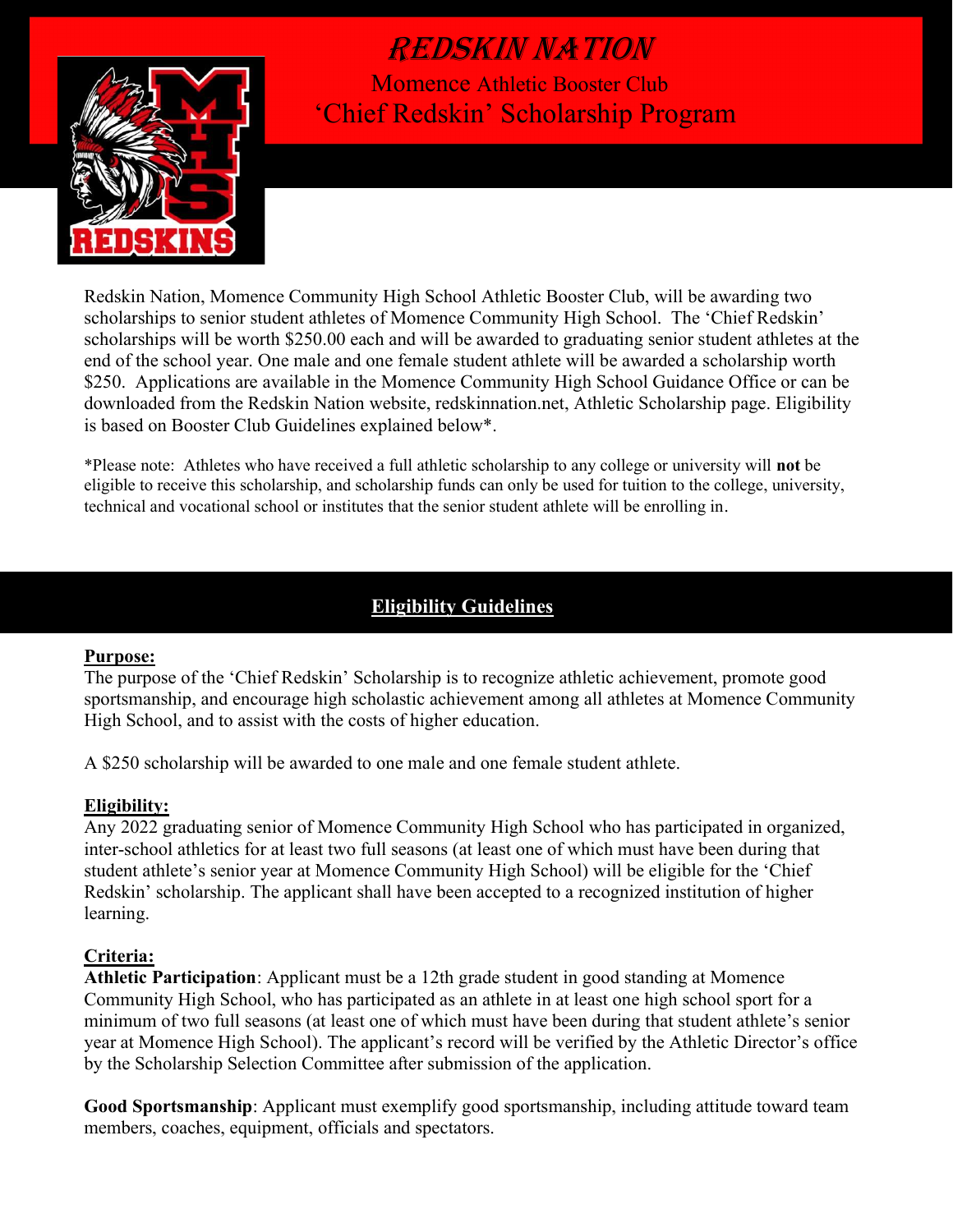Academic Achievement: Student must have a minimum cumulative high school grade point average (through the end of the current third quarter) of 2.5. The applicant's GPA will be verified by his/her guidance counselor after submission of the application.

Higher Education: Student must plan to enroll in an institute of higher learning within eight months of graduation from Momence Community High School. Such institutions include not only colleges and universities, but also technical and vocational schools and institutes.

Financial Need: Financial need is not a consideration.

Application Form: Student must complete and submit the application on the prescribed form in a sealed envelope to: Redskin Nation, PO Box 323, Momence, IL 60954 or deliver to the Momence High School Guidance office on or before Friday, April 15th, 2022.

#### Deadline

The deadline to turn in the Redskin Nation 'Chief Redskin' Scholarship Application is Thursday, April 15th, 2022. Applications turned in after this date will not be considered.

#### Payment of Scholarship:

A one-time payment of \$250 will be made to the registrar of the chosen institution of higher learning in one complete installment at the beginning of the school year.

#### Selection Committee:

Redskin Nation business sponsors will serve as the selection committee. Coaches or faculty members of Momence High School may be consulted for information regarding individual applicants; they will NOT, however, have any vote in the selection process. Selection Committee members who are a parent, step-parent, guardian of a graduating Momence Community High School student-athlete may not participate on the scholarship application committee and a replacement may be appointed.

#### Winner Selection and Announcement:

'Chief Redskin' scholarship award recipients will be determined by the judging committee based on a point rating system applied to the 1) student application 2) teacher recommendation and 3) coach recommendation. The finalists' references may be contacted. Award recipients will be announced at the Spring Awards ceremony in May 2022.

#### Additional Questions:

Contact Redskin Nation Email: reskinnation@rocketmail.com

#### Application Checklist for Student use:

 $\Box$  Acknowledgement

 $\Box$  Application

 $\Box$  Student Essay

### $\Box$  Coach Recommendation Form (in sealed envelope)

 $\Box$  Mail to Redskin Nation, PO Box 323, Momence, IL 60954 or deliver to the Momence Community High School Guidance office on or before April 15, 2022. Mail must be postmarked no later than April 15, 2022.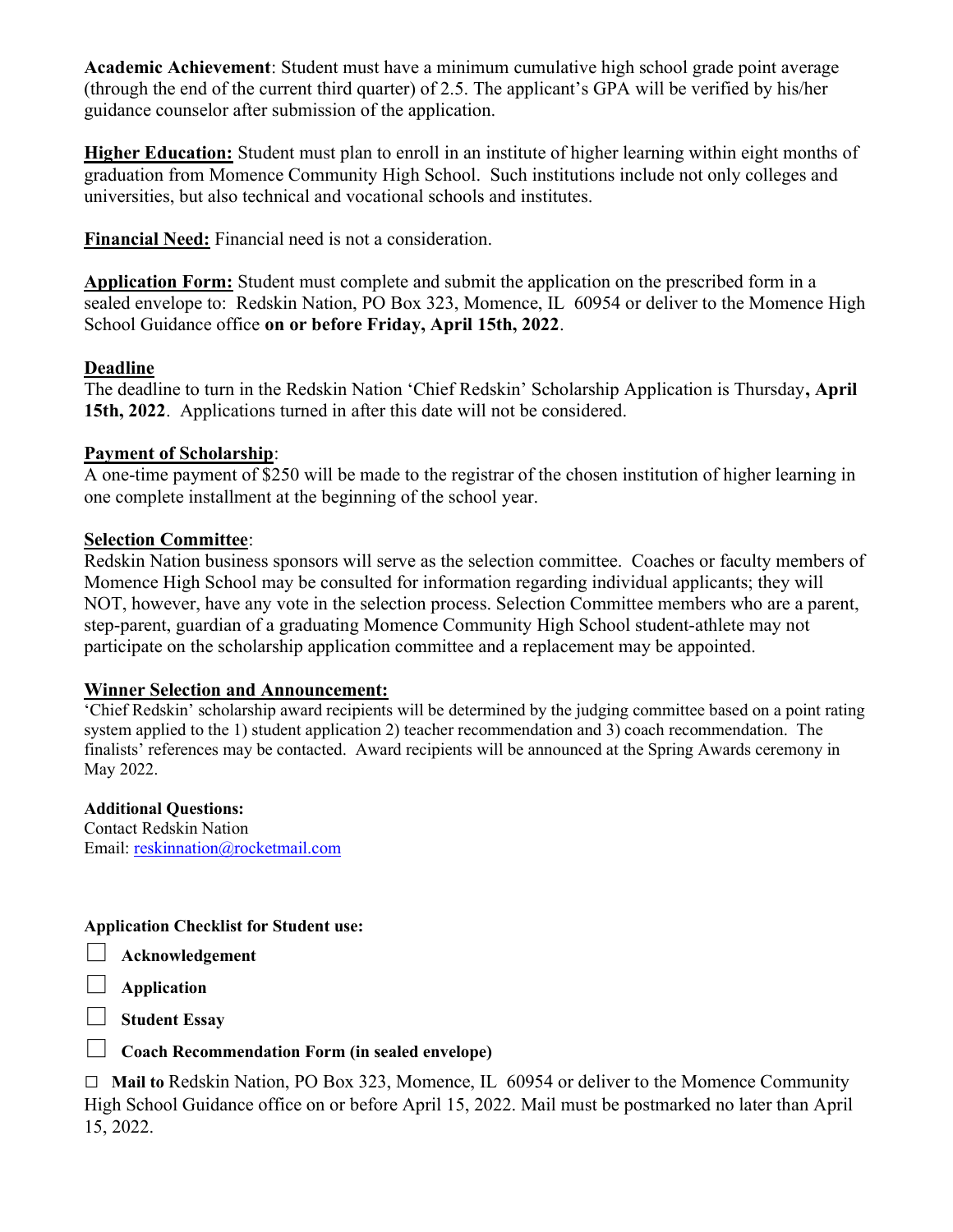### Momence Athletic Booster Club 'Chief Redskin' Scholarship Program Application

| Name                                                                                                                 |                                                                                  | <b>Male/Female</b> |
|----------------------------------------------------------------------------------------------------------------------|----------------------------------------------------------------------------------|--------------------|
| <b>High School Sports Participation</b>                                                                              |                                                                                  |                    |
| <u> 1980 - Johann John Stein, mars and de British and de British and de British and de British and de British an</u> |                                                                                  |                    |
|                                                                                                                      | <u> 1990 - Johann Barbara, mart</u>                                              |                    |
| (Please include date $(s)$ )                                                                                         | Clubs / Organizations / Outside Activities including Employment and Volunteerism |                    |
|                                                                                                                      |                                                                                  |                    |
|                                                                                                                      |                                                                                  |                    |
|                                                                                                                      |                                                                                  |                    |
|                                                                                                                      | Scholastic / Athletic Honors and Awards (Please include date(s) received)        |                    |
|                                                                                                                      |                                                                                  |                    |
|                                                                                                                      |                                                                                  |                    |
|                                                                                                                      |                                                                                  |                    |
|                                                                                                                      |                                                                                  |                    |

The 'Chief Redskin' scholarship is designed to recognize, reward and encourage student athletes who have made a significant difference on their team, in their community or within Momence Community High School. Among the key characteristics that will be weighted heavily in awarding the scholarship will be strong moral character, exemplary work ethic, commitment to putting others (ex. team, school, community or peer) before self, leadership and mentoring skills, and a positive attitude. To a lesser extent, the student athlete will be evaluated on their participation in school and community activities.

Attach an essay, in 100 words or less, which describes how being an athlete has helped with your success in high school and preparation for continued learning.

Include a letter of recommendation from a Momence Community High School coach describing why they feel you should be the recipient of the Redskin Nation 'Chief Redskin' scholarship. **Please give the coach the below recommendation form.** If you have questions please contact us  $\omega$ redskinnation@rocketmail.com.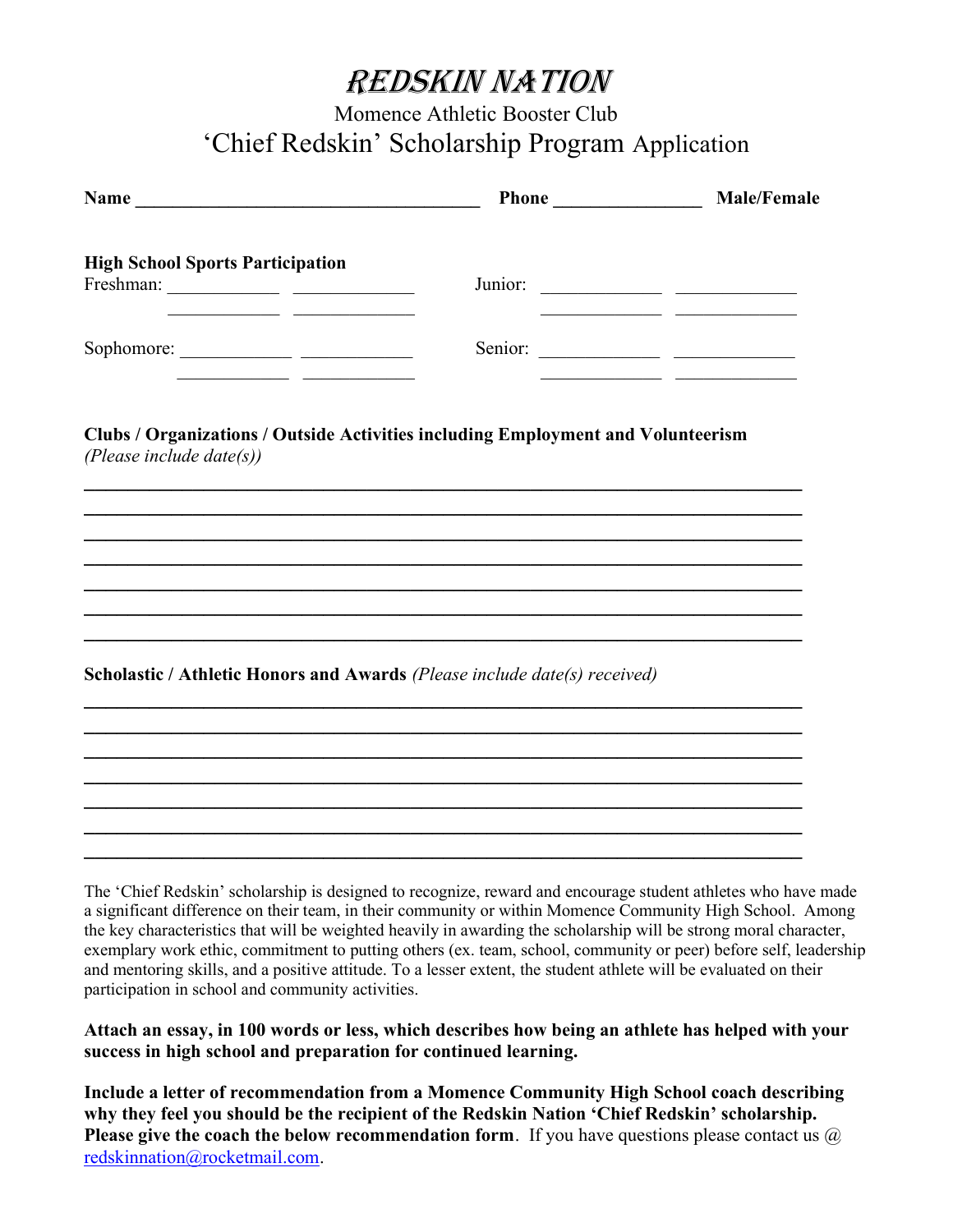Momence Athletic Booster Club 'Chief Redskin' Scholarship Program Coach Recommendation

| <b>Student Name:</b> |               |      |  |
|----------------------|---------------|------|--|
| <b>Coach Name:</b>   | <b>Email:</b> | Date |  |

Dear Coach:

The above student is applying for the Redskin Nation 'Chief Redskin' scholarship. The scholarship is designed to recognize, reward and encourage student athletes who have made a significant difference on their team, in their community or within Momence Community High School. Among the key characteristics that will be weighted heavily in awarding the scholarship will be strong moral character, exemplary work ethic, commitment to putting others (ex. team, school, community or peer) before self, leadership and mentoring skills, and a positive attitude. To a lesser extent, the student athlete will be evaluated on their participation in school and community activities. We appreciate you taking time to share with us your thoughts on this student athlete, for the purpose of this award.

Please briefly describe below, or in an attached letter, with specific examples or reasons that you feel this individual should be the recipient of the 'Chief Redskin' scholarship. If you have questions please contact us  $\omega$ redskinnation@rocketmail.com.

 $\mathcal{L}_\text{max}$  , and the contract of the contract of the contract of the contract of the contract of the contract of the contract of the contract of the contract of the contract of the contract of the contract of the contr

 $\mathcal{L}_\text{max}$  , and the contract of the contract of the contract of the contract of the contract of the contract of the contract of the contract of the contract of the contract of the contract of the contract of the contr

 $\mathcal{L}_\text{max}$  , and the contract of the contract of the contract of the contract of the contract of the contract of the contract of the contract of the contract of the contract of the contract of the contract of the contr

 $\mathcal{L}_\text{max}$  , and the contract of the contract of the contract of the contract of the contract of the contract of the contract of the contract of the contract of the contract of the contract of the contract of the contr

 $\mathcal{L}_\text{max}$  , and the contract of the contract of the contract of the contract of the contract of the contract of the contract of the contract of the contract of the contract of the contract of the contract of the contr

 $\mathcal{L}_\text{max}$  , and the contract of the contract of the contract of the contract of the contract of the contract of the contract of the contract of the contract of the contract of the contract of the contract of the contr

Rate the applicant in relation to each of the following statements by circling the appropriate number. (1-rarely; 2- occasionally; 3- usually; 4-most of the time; 5-all of the time).

- 1 2 3 4 5 This applicant is a good role model for other athletes.
- 1 2 3 4 5 This applicant shows an exemplary work ethic each day at practice and competition.
- 1 2 3 4 5 This applicant is a leader within their team. They work hard to do the right things to become successful both as individuals and a team and they motivate others around them to do the same.
- 1 2 3 4 5 This applicant exhibits strong moral character in their words and actions.
- 1 2 3 4 5 This applicant is a great teammate. They place their teams' goals before their own. They support other team members in good times and bad.
- 1 2 3 4 5 This applicant brings a positive attitude to practice each day.

Please fold and seal the completed recommendation in an envelope and sign across the 'seal' before returning to applicant.